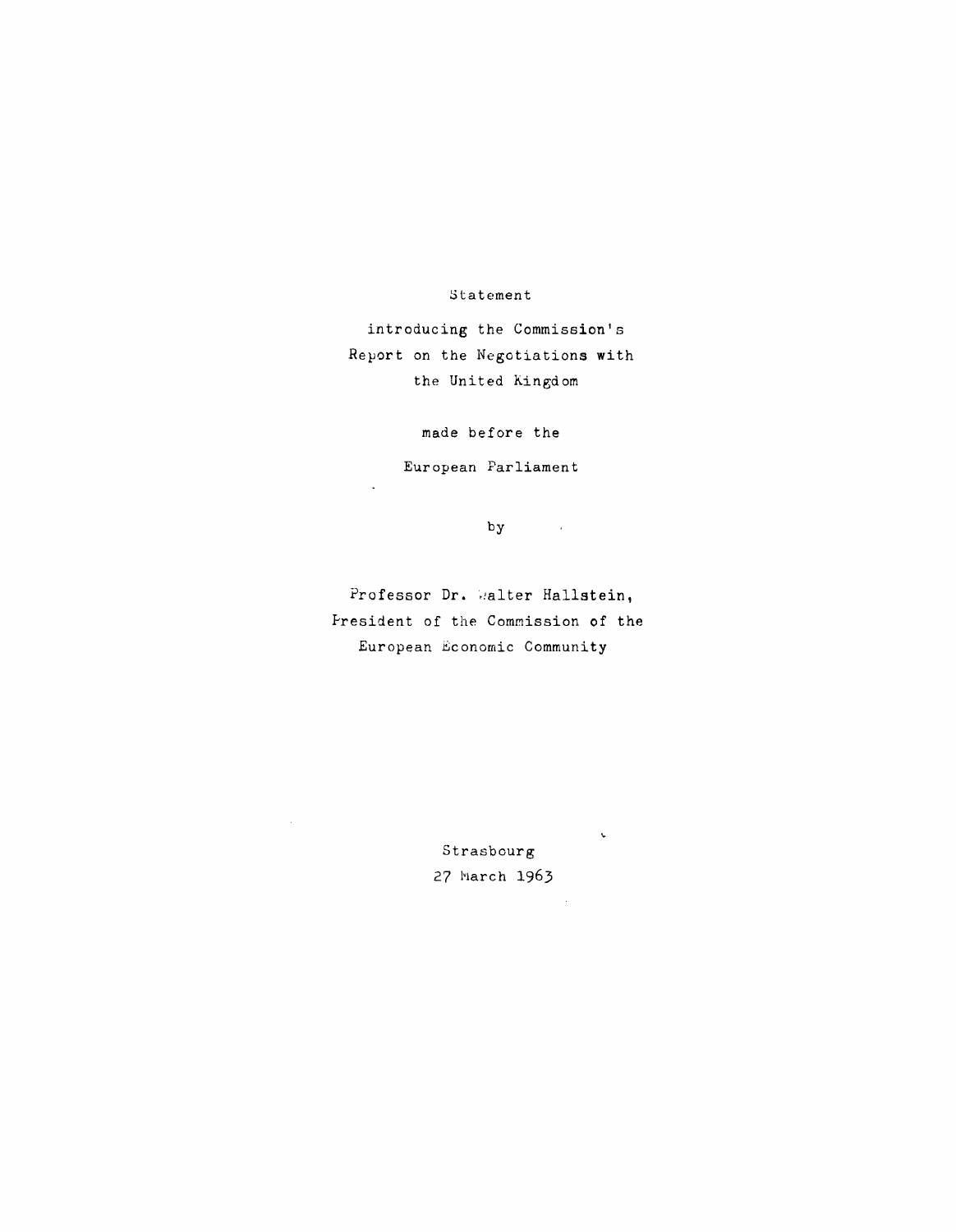On 6 February this year, at the end of a debate whose urgency and variety are still very much in our minds, this House adopted two resolutions, The first expresses the opinion of the House on the factual situation in which the negotiations for United Kingdom membership of the European Economic Community were interrupted.  ${}^{1}$ he resolution provides an assessment of the event from the political angle, placing it against the general background of European integration. After examining the situation in the light of the policy which it had consistently followed, the European Parliament drew the first conclusions on the line to be followed by our Community.

The second resolution runs as follows:

# "The European Parliament

invites the European Commission to report to it on the state of the negotiations between Great Britain and the six countries of the Common Market on 29 January 1963.

In this report the European Commission will set out both the results already obtained and the problems still outstanding and will give its opinion on the latter.

The report is to be submitted to the European Parliament within three weeks and will be discussed by the Parliament at its March session."

The Commission complied with this request and transmitted the Report to the European Parliament on 28 February. It is now before the House.

S/0937/63

I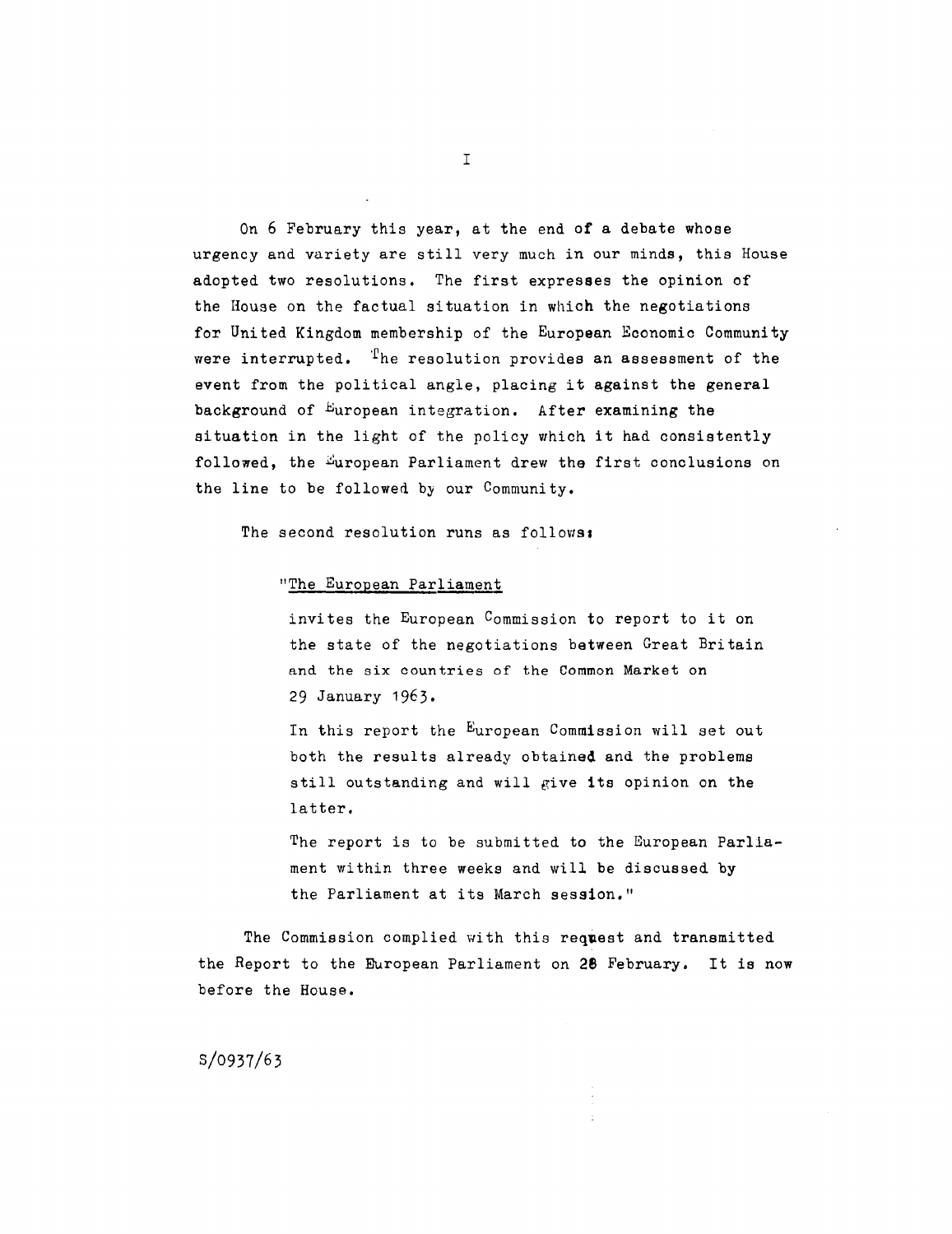As I have the honour of intreducing this Report, perhaps I should begin by reminding you just how much time the Commission had to compile it. After the close of the session at which you adopted the resolution calling for a Report, the Commission had first of all tr decide on its scale, character and purpose. This was done as soon as the Commission returned to Brussels. The necesaary instructions for the preparation cf drafts were given. A start had already been made in collecting material. Exactly a week and a half later the Commission get down to discussing in detail the formulation of the Report, and this lasted for several meetings. On 26 February the final version was apprrved and on  $28$  February the covering letter signed. This enabled us to keep within the time-limit set by the Parliament, but at the same time it meant that we had little mare than ten days (and nights) for the actual work of writing the Report.

## III

The first question that arose during the preparation of the Report - what points should be included  $\div$  was easy to answer. The Commission restricted itself to the Parliament's request for a report on the state of negotiations on 29 January. So it did not go into the general content of the Treaty of Rome and the Community regulations which spring from it. It ignored everything which had neither come up in the negotiations nor been put forward by either side as a subject for subsequent discussion. The fact that in the selection of these matters the wishes and desires of the British Delegation were chiefly, though not exclusively, decisive is no

II

 $- 2 -$ 

. . . . . .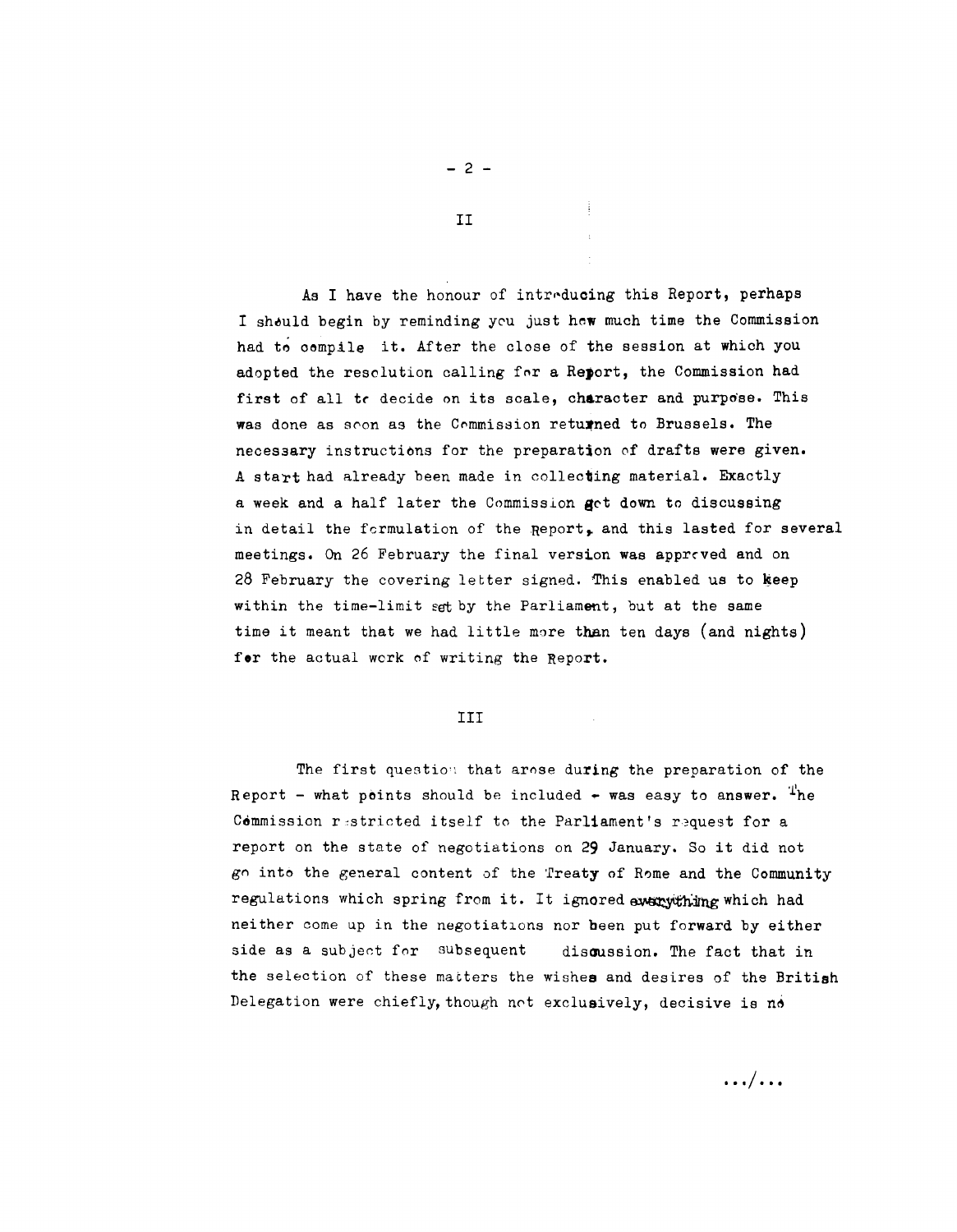accident but is in the nature of things. Essentially, a new member joining the Community must accept the Treaty of Rome and its implementing legislation as they stand. How much of all this needs to be changed, how much must be left out rr added in framing the terms of accession, terms which in the words of Article 237 constitute the requisite adaptation of the Treaty. is of course first and foremost a matter for the State applying for membership. So it is only natural that our Report, too, reflects what was already discernible when I spoke on 5 February the fact that the negotiations revolve essentially around the problems of the Commonwealth, of British farming and of Britain belonging to the European Free Trade Association.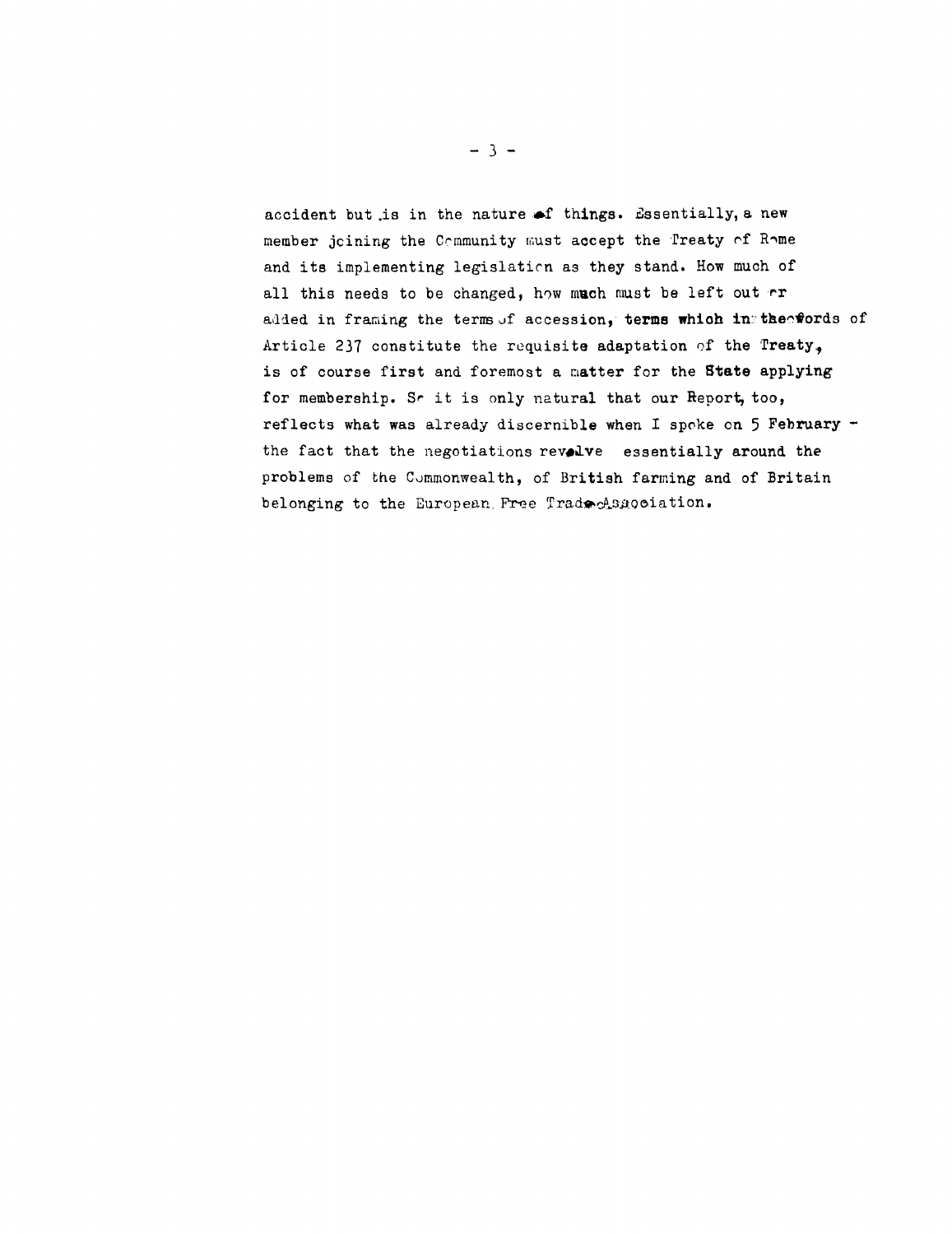In its presentation of these problems the Commission has again followed the order in which they arose during the negotia tions - just as was done in the picture I gave you orally on 5 February. This appeared to us to be the natural sequence and the  $\sum_{i=1}^N$  which gave the most lively picture of the way in which the discussions developed during the Conference. The Repert therefore deals in turn with:

- l. General questions relating to the Common Customs Tariff;
- 2. Commonwealth problems, which aover
	- a) the "white" countries of the Commonwealth: Canada, Australia and New Zealand;
	- b) India, Pakistan, Ceylon and Hong Kong;
	- c) the problems involved in associating the dependent territories in the Commonwealth and the African and West Indian countries:
	- d) the other Commonwealth countries;
	- e) States not belanging to the Commonwealth but enjoying Commonwealth preference;
	- f) problems connected with the Commonwealth and Commonwealth preference (the difference in timing, or décalage, and the preferences granted by the Commonwealth countries to Great Britain;
	- $g$ ) Commonwealth agricultural exports;

3· British agriculture;

- 4 -

IV

 $\ldots / \ldots$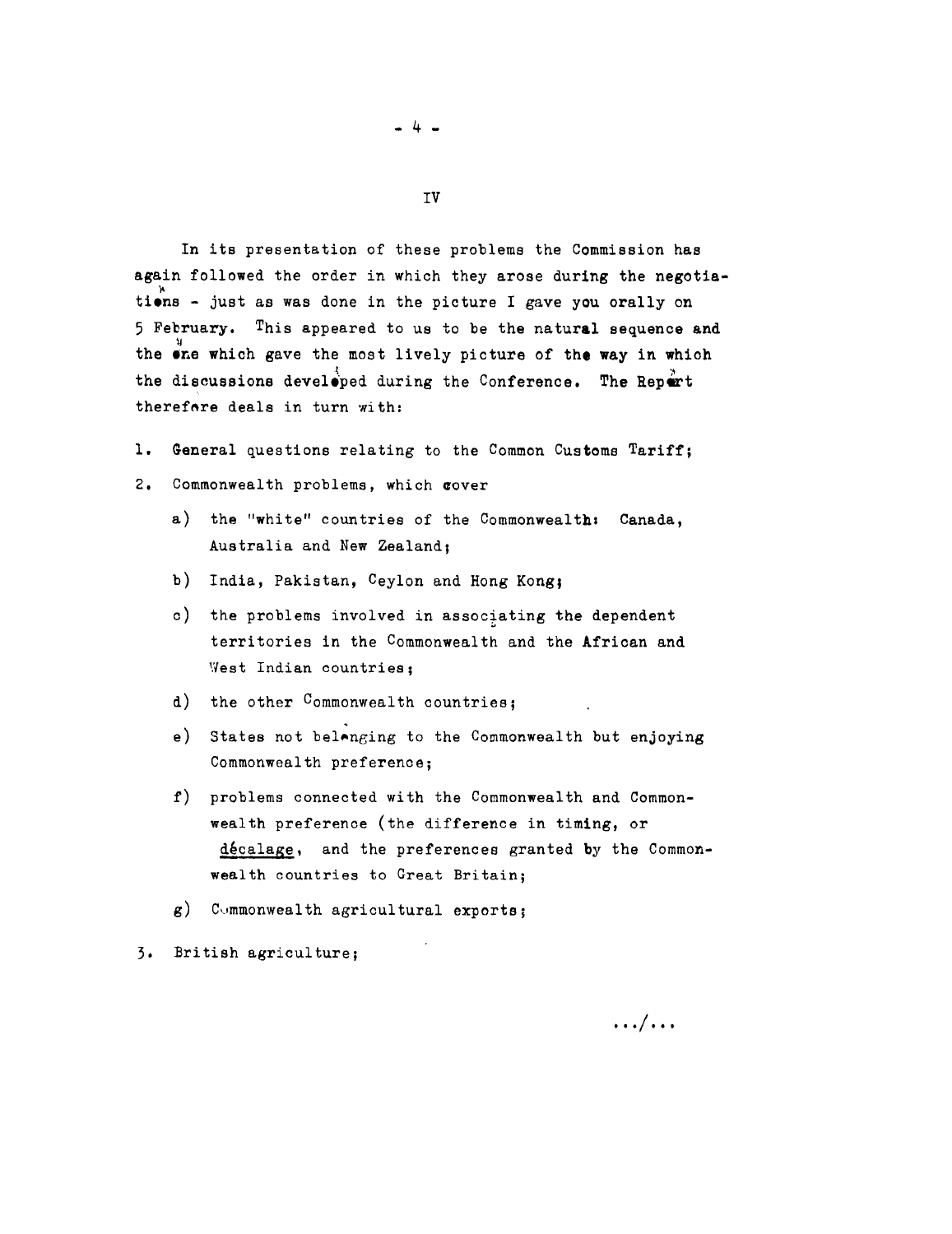- $-5 -$
- 4. The special problem of the financial regulation as part of the common agricultural policy;
- 5. Economic union;
- 6. The problems presented by the interests of other European countries, particularly the members of the European Free Trade Association;
- 7. Legal, financial and institutional questions.

v

On the statements contained in the Report - the material side of the document - I can be brief.

This is because all I could say by way of introducing this <sup>n</sup>eport to the House has already been said when I spoke to you at the beginning of the debate on 5 February. The statement I made when I had the honour of addressing this House on that occasion - a statement which expressed the unanimous opinion of the  $C$ ommission and which gained the approval of the House - was not merely an outline, reduced of course *to* the barest essentials, of the cause and results of the negotiations in their various phases; it contained an assessment of tha outlook for the negotiations when the Conference was interrupted. It also sketched the Commission's role in the Conference - as intended by the  $\boldsymbol{\mathsf{six}}$ Governments and as it worked out in practice. It was the duty of the Commission to give its opinion on the causes leading to the suspension of the Conference, and my statement contained that opinion.

 $\ldots$   $\ldots$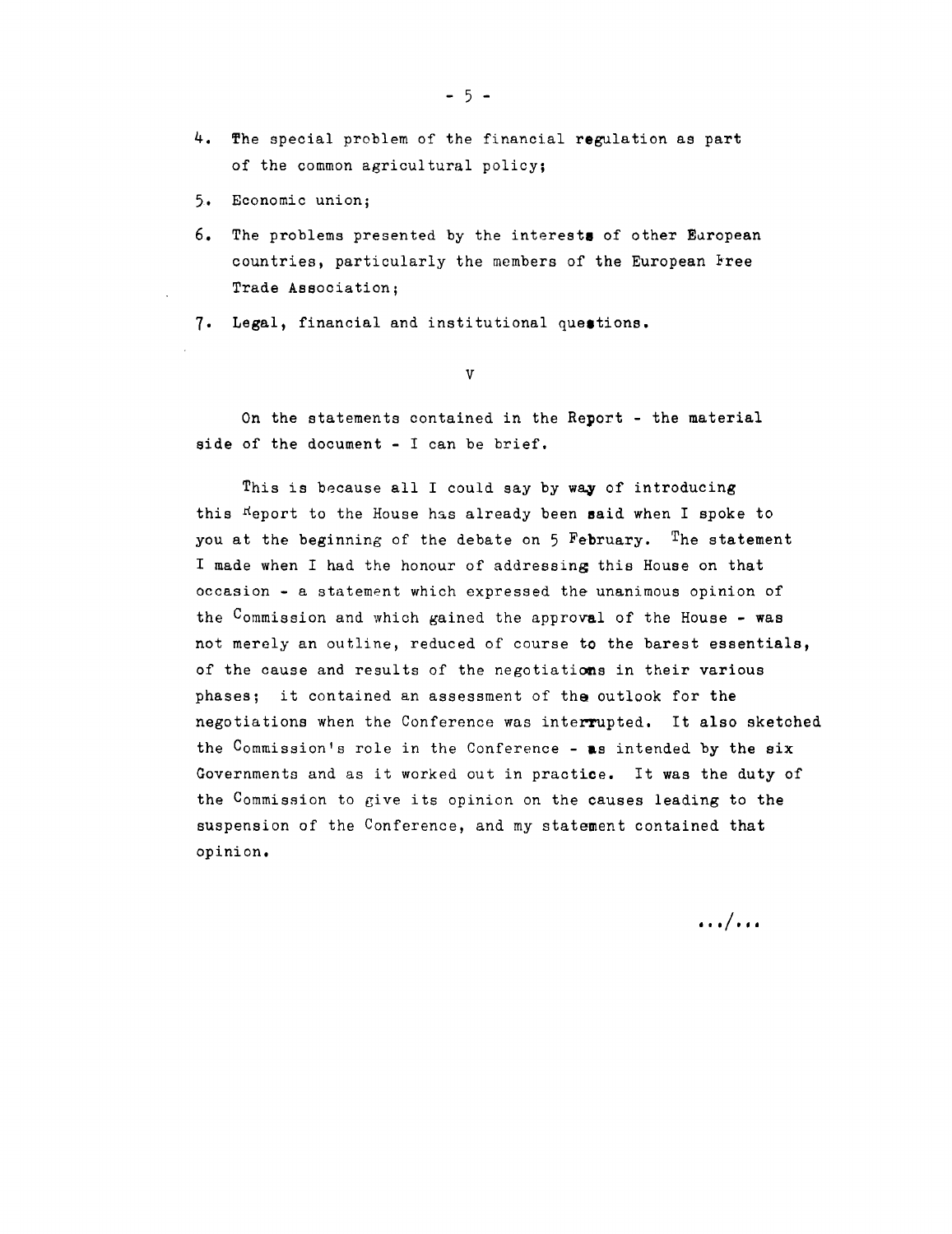The Commission has not changed its views. In preparing this Report it has endeavoured to supplement the statement of 5 February as fully and as carefully as poesible with details, to go more exactly into points which at the time could only be hinted at, and to explain further what I said then. The Commission has sought to present an accurate, complete and detailed picture of the course of the negotiations, of the results obtained and of the failure to obtain results.

The European Parliament, however, wanted the Commission to go beyond this descriptive picture and to give its views on the problems left outstanding. Here too the Commission has sought to meet the wishes expressed by the Parliament, The result is that an expression of opinion occurs at many points in the Report.

In formulating these opinions the Commission was conscious that it had been given some degree of latitude. It must be said that this latitude has been very broadly interpreted - here the Commission believes it has acted in accordance with the intentions of the Parliament. We very much hope it will not be felt that we have gone too far. In any case, we have not felt ourselves tied to the lower limit. It seemed to us that the least that the Parliament expected of us when it asked for opinions was an assessment of the difficulties inherent in the problems that had not been solved. For one of the motives, indeed a major motive

 $\ldots$   $/ \ldots$ 

 $- 6 -$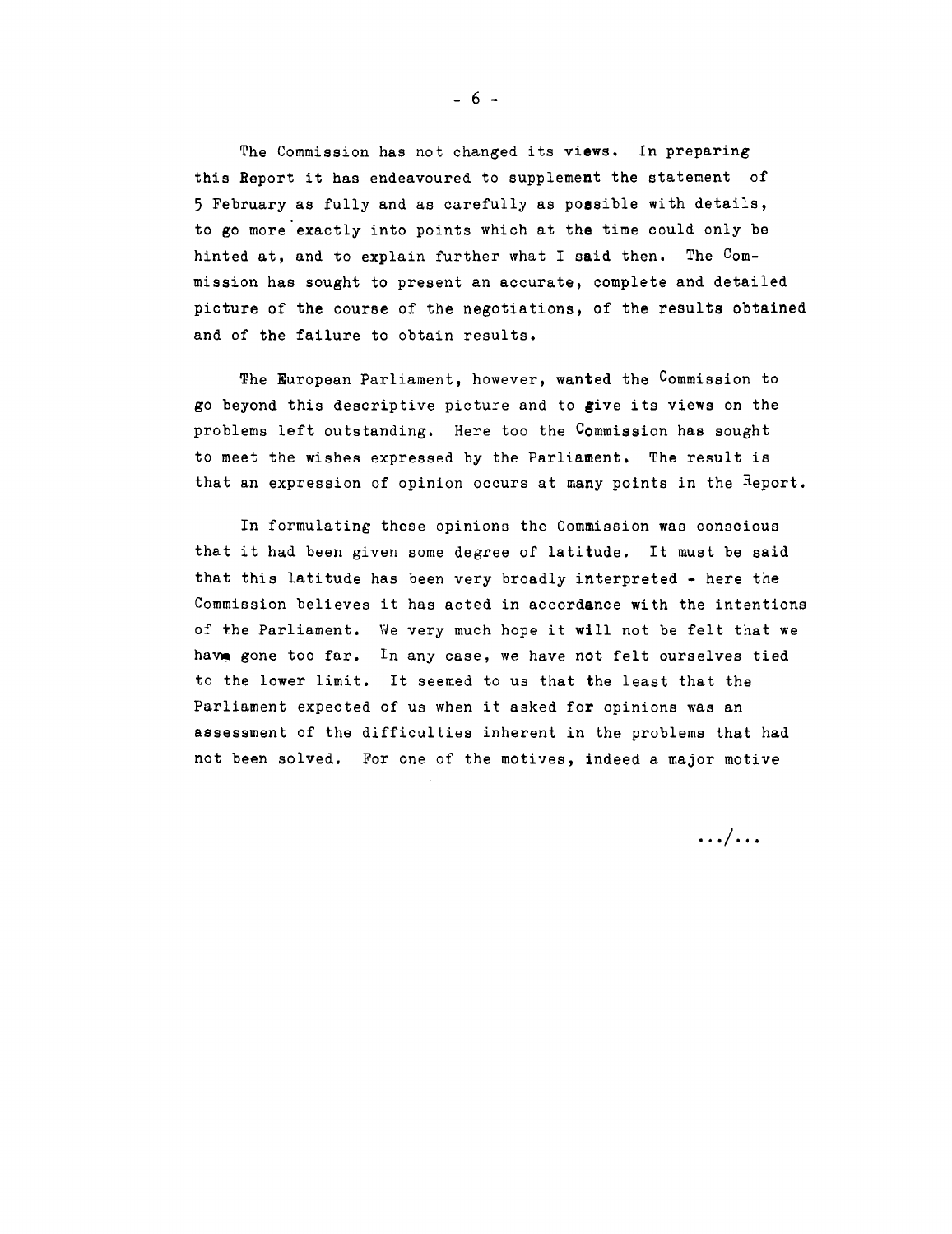behind the mandate given us, was the desire of the Parliament to obtain a clearer picture of the situation and see whether the outlook was good or bad at the moment when the Conference on the accession of Great Britain was interrupted. The upper limit was the point at which the Commission, by giving what it considered to be a possible solution, uould have moved into the sphere of speculation. That would have been the case if we had sought to answer the question: "What solution could have been agreed upon by the seven Governments if the negotiations had not been suspended?" We did not consider that we were called upon to produce a phantasia of this sort.

Instead, the Commission has stuck firmly to the line laid down for it by the part it had to play in the negotiations. I described this part on 5 February and I hope that the House will find that what I had to say then has been confirmed by our written Report. It was in line with what the Commission was doing that during the Conference we were able to prepare and submit all but one of the compromise proposals which eventually led to partial agreements. As a rule, these agreements conformed with our proposals or, after certain changes had been made, were still so similar that it is no exaggeration to say that they were based on our proposals. This was no doubt so because the Commission endeavoured to make proposals which were correct in substance and which from the tactical angle had a good chance of being accepted. Its first care, in aocordance with its

 $\ldots$   $\ldots$ 

- 7 -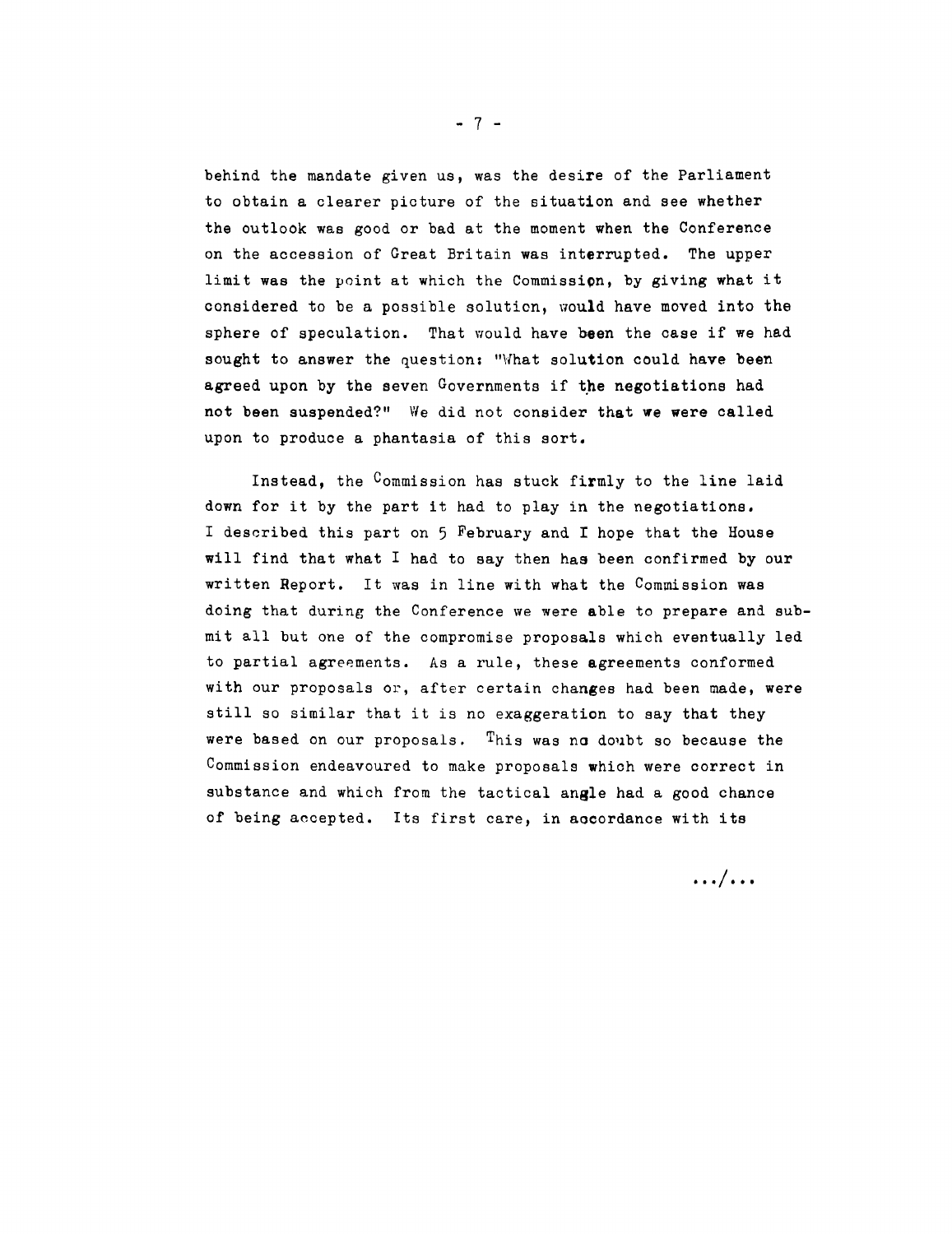constitutional responsibilities, had to be to ensure that the solutions suggested were in line with the Treaty and the other legal rules of the Community and that they should premote the further development of the Community, not undermine it. At the same time our proposals had to take into account the difficulties facing; the candidate for membership in its effort to adapt itself to the Community - and, as the Report shows, these were considerable. Finally we had to take into account - and the need to do so was particularly evident, as it had been the unanimous wish of the Governuents that the negotiations should be in the form of a multilateral conference - the individual interests of the existing Member States as expressed at the Conference by the six delegations. In practice therefore the discussion of a given problem never began with a proposal by the Commission, but our proposals were made after the relevant factors and the interests of the various countries had been sufficiently aired for the proposals to be framed with good chances of success, since they made due allowance for all the points of view that had been put forward. <sup>T</sup>his means that deductions from the position reached in the negotiations on 29 January will still not give us a reliarle picture of the trend of the solutions.

In view of this, the Commission began by putting into its Report the proposals and suggestions it had made during the Conference, either at meetings of the Seven or in the discussions at which the Six co-ordinated their views. <sup>T</sup>he Report gives full details and describes what happened to the various suggestions in the subsequent discussions.

 $\ldots/$ ...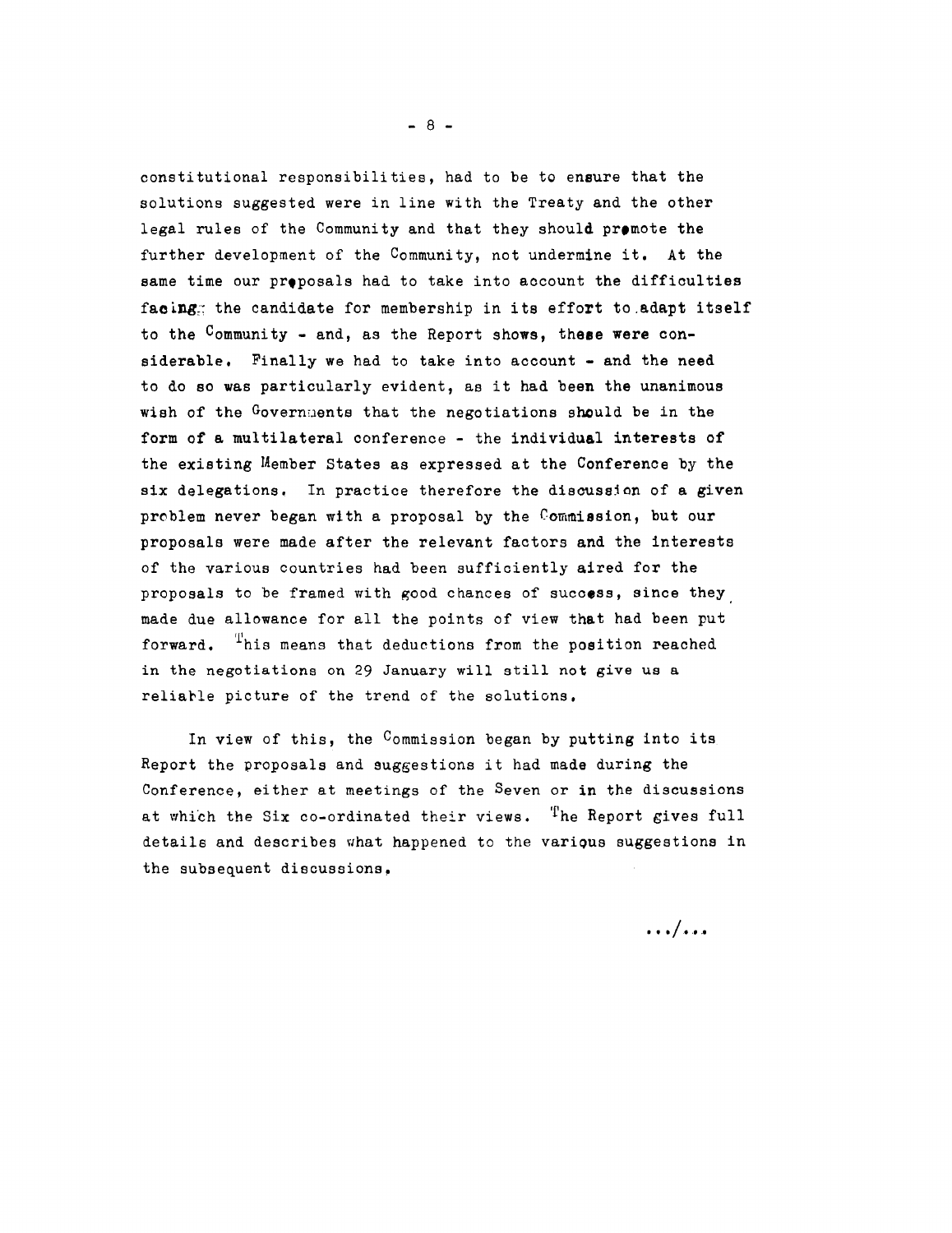In addition, wherever the Commission felt that the Conference was clearly on the read  $t<sub>1</sub>$  agreement, the Commission points this out, even if agreement was not actually reached, and gives its opinion on the value of the solution being aimed at.

Nor has the Commission hesitated to suggest the direction in which a solution might be found, even when such a solution was not yet to hand; it has at least indicated the criteria that should be followed if a solution consonant with the Treaty and its implementing regulations is tc be found.

In so doing, we hope we have found the happy mean in the dilemma confronting us - the dilemma between giving too much or too little of our cwn opinion on the state of negotiations and the possibilities they offered.

VI

To sum up, I may define our purpose in this Report in the following words : we have aspired to be atrictly. Objective;  $\ell$ We started out with no preconceived ideas about the situation, and we had no tactical aim in view when drawing up the Report. We believe that in this way we are serging both historical truth and the requirements of the situation, that is, the need to do whatever can in the circumst noes of today make the best contribution to the development of the Community and the solution of outstanding problems. We cannot of course hold up either the development of the C-mmunity or the settlement of our relations with the outside world until the day when, as we suppose, the United Kingdom will have become a member of the Community. Even under changed circumstances, the tasks before us still remain, and we must approach then with a clear mind and with confidence. We cannot allow ourselves to be bogged down in disappointment and resignation. That would be giving up any policy at all and would be the end of us. No, we must fix our eyes resolutely on the future.

 $\ldots$   $/$  . . .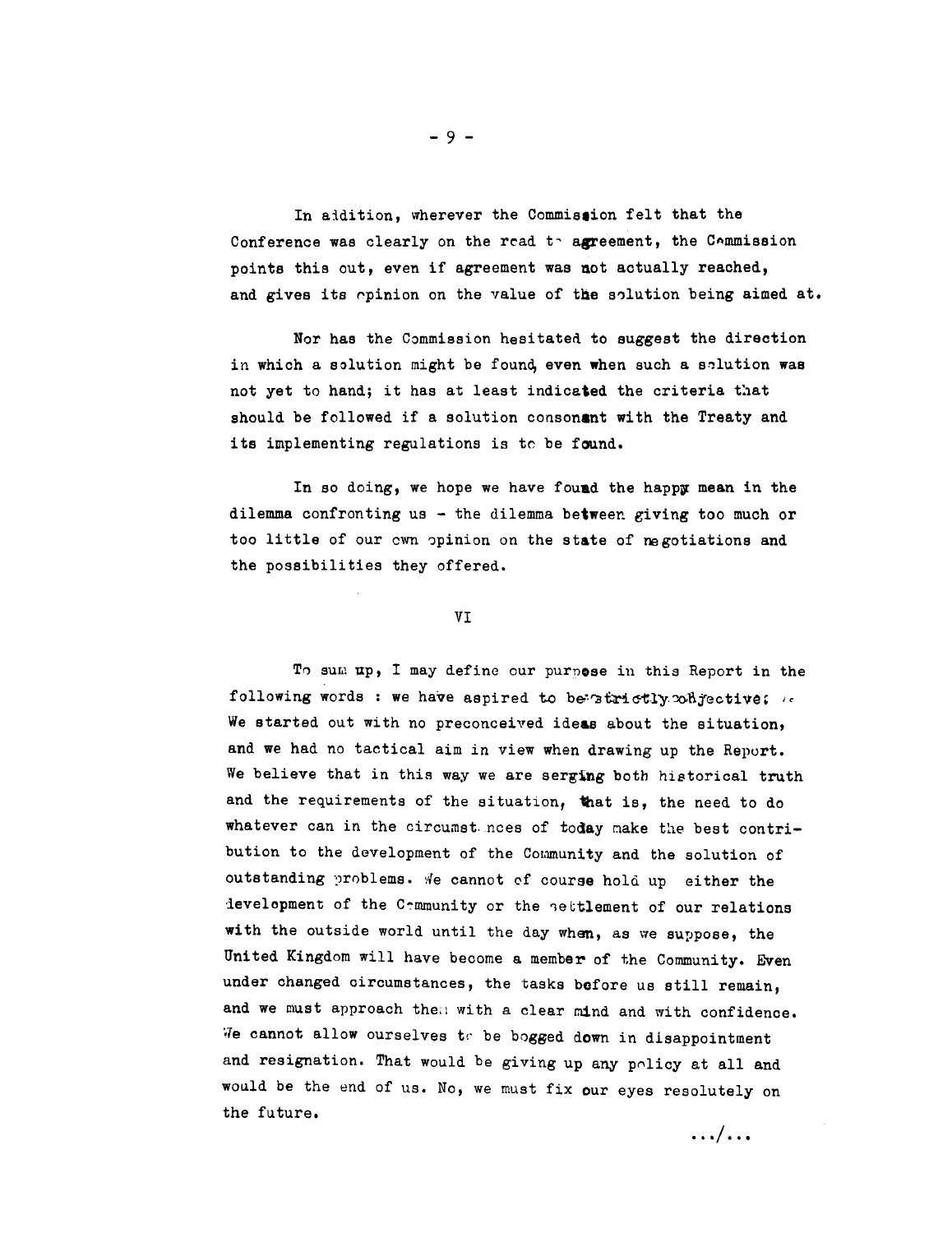Allow me, then, to close this introduction to our Report on past events with a wcrd on the immediate future. De3pite all the caution still demanded by the situation, more can be said today than was possible on 5 February. The positions of those directly and indirectly concerned, particularly our member Governments, are more clearly visible.

I shall begin with the Community's external relations, and I beg your indulgence if whatever I say should impinge on the debate on the excellent report submitted by  $\mathbf{h}$ . Blaisse on behalf of the Foreign Prade Committee of this House.

#### VII

First, Britain. We do not know when the negotiations will be resumed. So there is surely no objection to our probing the possibility  $of$  intermediate solutions and trying to work them outaas farías posathe. But quick results are hardly to be expected. This is particularly true of the association formula, as far as it has any specific content. The British reaction is one of reserve. The Americans have never thought much of the idea of a free trade area, which to them means trade discrimination without compensating political advantages, and they are sceptiaal about a partial customs unicn. In the Community, too, there is some hesitation about a customs union which excludes agriculture. Furthermore, each of these types of association would require lengthy negotiations. There remain procedural expedients of the type used in the association between Great Britain and the European Coal and Steel Community. It is also possible, without making formal arrangements, at least to intensify diplomatic contacts as part of the slowly evolving common commercial policy, particularly the contacts between the Community itself and the United Kingdom. This would at least keep the ball rolling and do something towards preparing future action. On the

 $\ldots$   $\ldots$ 

 $- 10 -$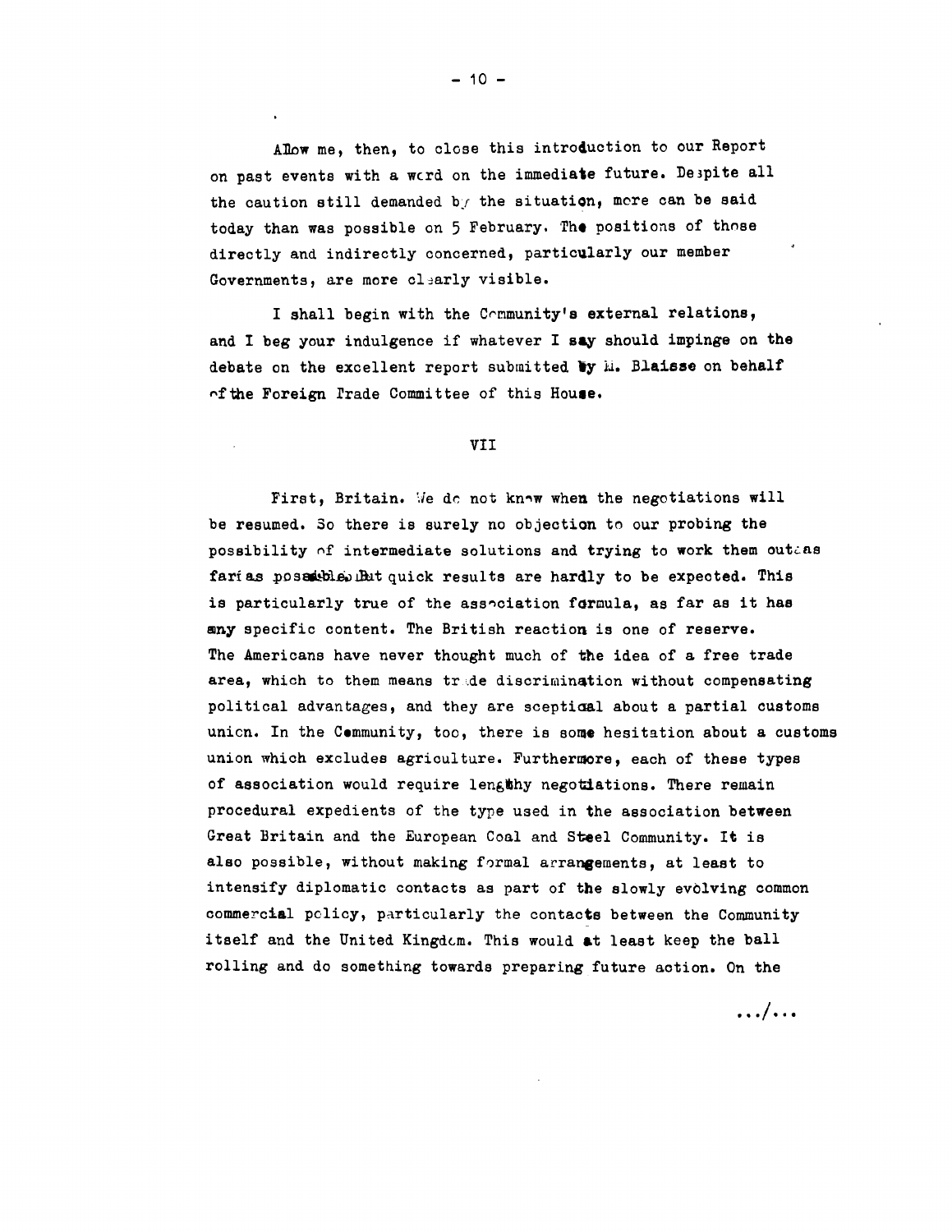psychological plane we obviously all want to prevent any estrangement between Great Britain and ourselves, and on the material side to av $\sim$ id any unnecessary increase in the gap which separates us economically, without of course going as far as providing for a vet... This calls for continuous mutual effort, which in turn is only possible if there is permanent contact.

## VIII

Far more important than the individual case of Britain, however, is the point I made on  $5$  February - and I hope that this to whas been confirmed by our Report. I said that we were coming out of the negotiations with a more lively awareness of the way in which our Community is woven into the warp and woof of international relations, with a deeper knowledge of the problems that this raises, and with a greater sense of the urgency of the topics being discussed. Consequently, the problems which it seemed it ~ould be possible to solve as part of the United Kingdom negotiations, or in connection with them, have not ceased to exist because the negotiations have been suspended - except in a few special cases concerned with Britain's membership. Vhat is required of the Community has therefore not grown less, it has only changed.

This applies for a start to a large part of the underdeveloped world. Solutions for the African countries of the Commonwealth were beginning to be visible and a particularly interesting kind of solution had been reached for countries as important as India and Pakistan. These solutions were in part the result of the peculiarly British problem; they vere necessary because Britain's mombership would have spelled the end of Commonwealth preference. But they were also due to another factor - the external impact of the Community,

 $\ldots$   $\ldots$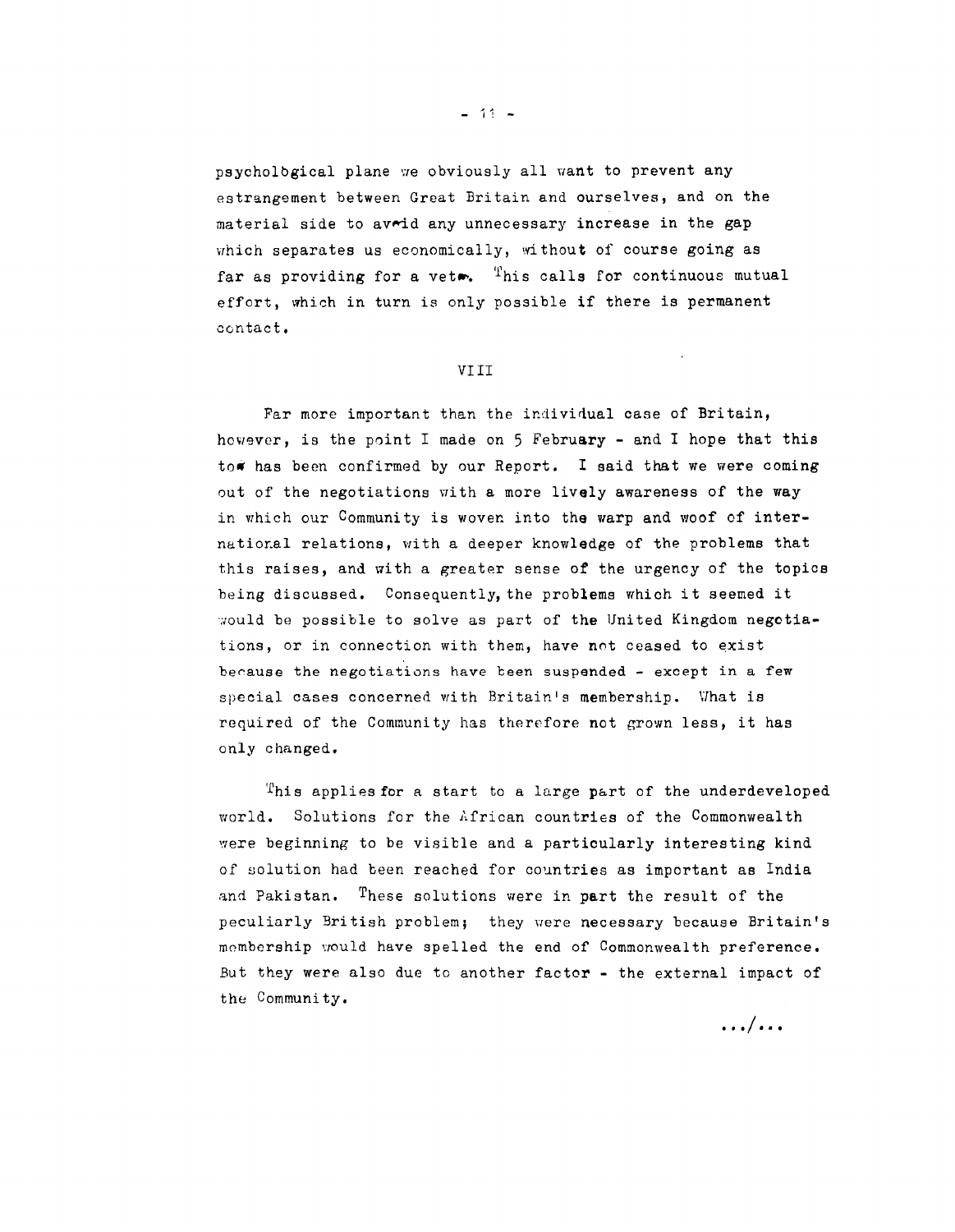So we must now examine, precisely and rith reference to specific problems, but much benefit can nee drawn from all the experience we have gained. In doing so we shall have to take into account both the fact that many problems change their character when we take them out of the context of the British negotiations, as we are now doing, and also the fact that the scale of the problems changes with the change of context. For it may well be asked whether the solutions that must now be sought can be limited to Commonwealth countries. *All* this is an important part of commercial policy, of a modern and dynamic commercial policy that can no longer be defined as narrowly and conservatively as before. Just as the laissezfaire of the nineteenth century evolved into the complex forms of modern economic and social policy, our classical trade policy is now turning into *e.* comprehensive system regulating the activity of a civilized and free world conscious of its interdependence.

IX•

Basically the position is much the same with regard to our European neighbours. The first result of the suspension of the United Kingdom negotiations was to put an end to the discussions with these countries also.

Does this raise an immediate problem in the light of the continued progress being made by our customs union ? No general answer can be given to this question. It depends on the individual situation, on the geographical conditions, on the competitiveness of these European neighbours, it depends which are the main economic sectors concerned and how far they depend in their foreign trade on the EEC. We should not - and the Blaisse Report hints at this problem - rule out the possibility that in a given case, should really serious economic reasons make it necessary, use should be made of special methods and solutions which might be quite unorthodox and should consequently not be looked upon as a precedent.

. .. I ...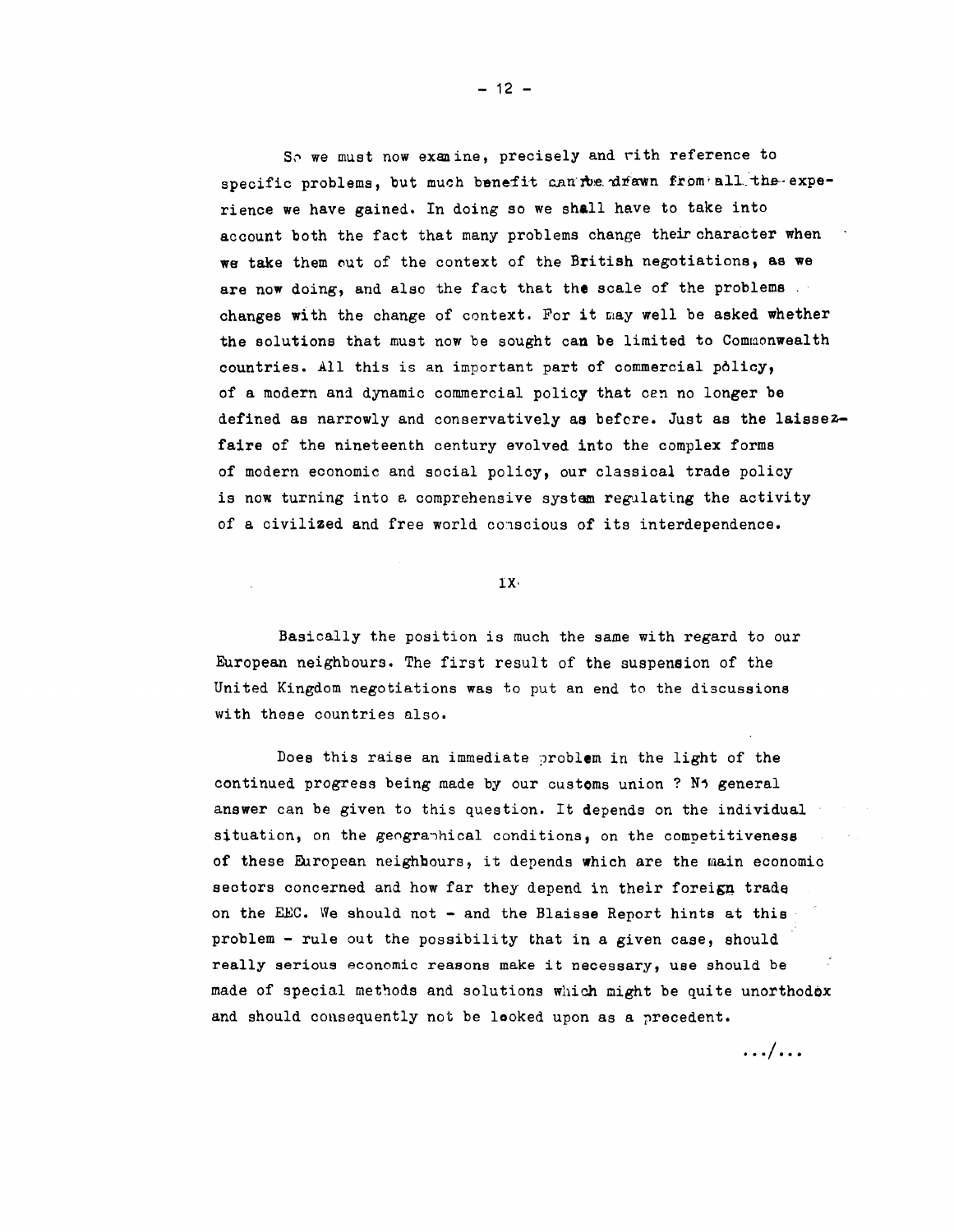Only one thing can be said in general: the problems of our European neighbours, like those of Great Britain, must for the present be looked on in a wider setting which includes the United States and other industrialized countries such as Canada and Japan. In this setting the general trend is towards increased tariff liberalization. But this is just the policy which is most likely to ease the commercial difficulties separating us from our European friends, to take the sting out of them and possibly to bring a lasting solution nearer, even if it cannot be a substitute for such a solution.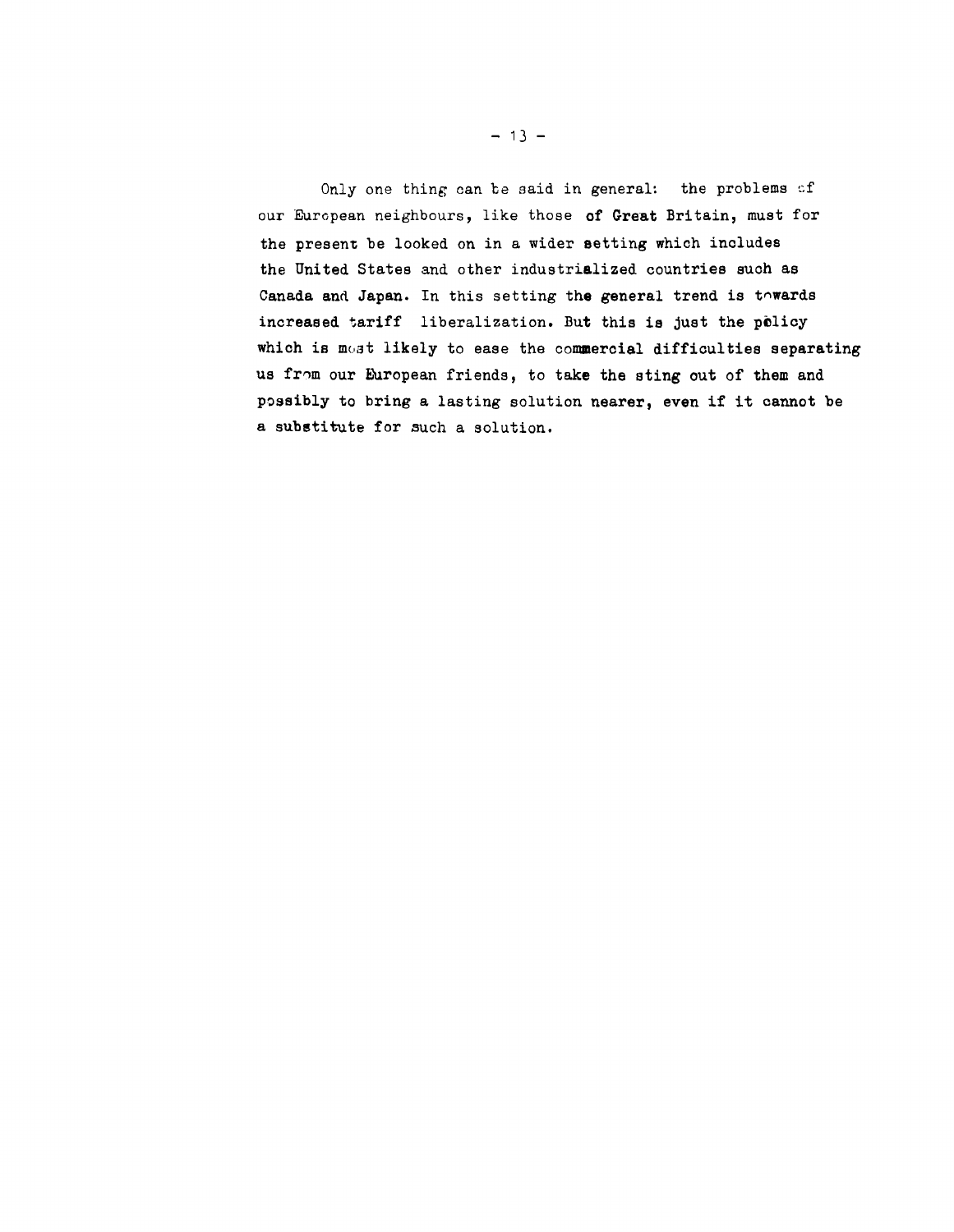There is therefore nothing artificial or far-fetched in this line of thought when it is carried logically through to the next major round of tariff negotiations, the Kennedy Round on the basis of the Trade Expansion Act. For the Community these negotiations will fulfil. three purposes.

They will provide a means of taking the sting out of a number of specific problems and of providing at least a partial solution to them; at present these problems cannot, owing to the suspension of the negotiations on United Kingdom membership. be solved in any other manner.

They will be an essential factor in building a bipartite Atlantic partnership which lacks nothing but European integration. with the closest economic interdependence, in order to gain the stability which alone can assure the safety of the free world. Its importance points to something beyond the becomomic sphere: for it is becoming steadily to rearch to rail and sundry that the socond element in our Atlantic relationship, that of a joint defence, is most closely bound up with the economic element; politically the two elements are merely the cobverse and reverse of the same medal.

The third purpose which this round of tariff negotiations will serve for the Community is that it will be an exceptionally important factor in the shaping of the Community itself. In these negotiations we must of course maintain and defend our individuality, but at the same time it is just by means of these negotiations that we will be able to round off our individuality. The Community must establish its image in the world as an economic and trading partner in the bioadest sense of the word and show that it has the qualities

 $-14 -$ 

 $\mathbf x$ 

 $\ldots/$ ...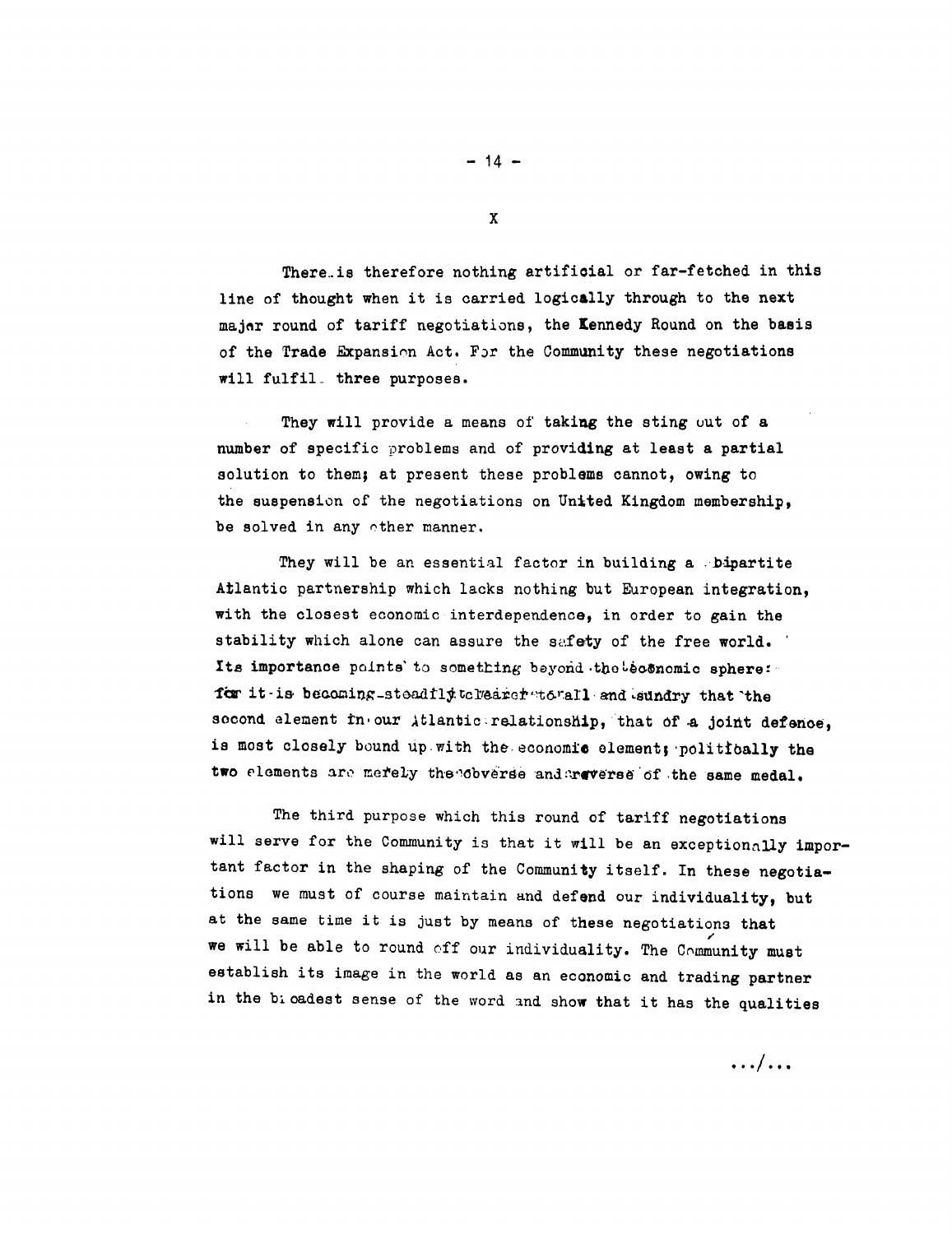which the Treaty seeks to give it, showing a sense of responsibility, thinking in world-wide terms and acting in liberal fashion. The Community has always resisted attempts to dissolve it in larger units, like sugar in tea. It intends that in the future too it shall be recognized as a partner in it§ own right and treated as such, not as someone who has as it were to apologize for existing. From the preparations which are now moving ahead rapidly it has becoue evident that the negotiations will raise difficult problems of substance on both sides. On my last visits to america I have often been asked in anxious tenes whether the coming negotiations between the United States and the Euronean Community are going to be "hard". Ily regular answer was : "If I know the American negotiators, they will  $j''$ . Any negotiation of this sort is of course a matter of give and take. It is not without reason that ample time has been allowed for them; to expect too much too quickly would endanger everything.

This makes it all the more important that the negotiations should be conducted in the right frame of mind and on a constructive basis. As far as the Community is concerned, this is provided by our constitution, by the Treaty of Rome, in its preamble, in Article 18, and in Article 110, which lays down that the aim of our common commercial policy shall be "the harmonious development of world trade, the progressive abolition of restrictions on international exchanges and the lowering of customs barriers".

. . . . . .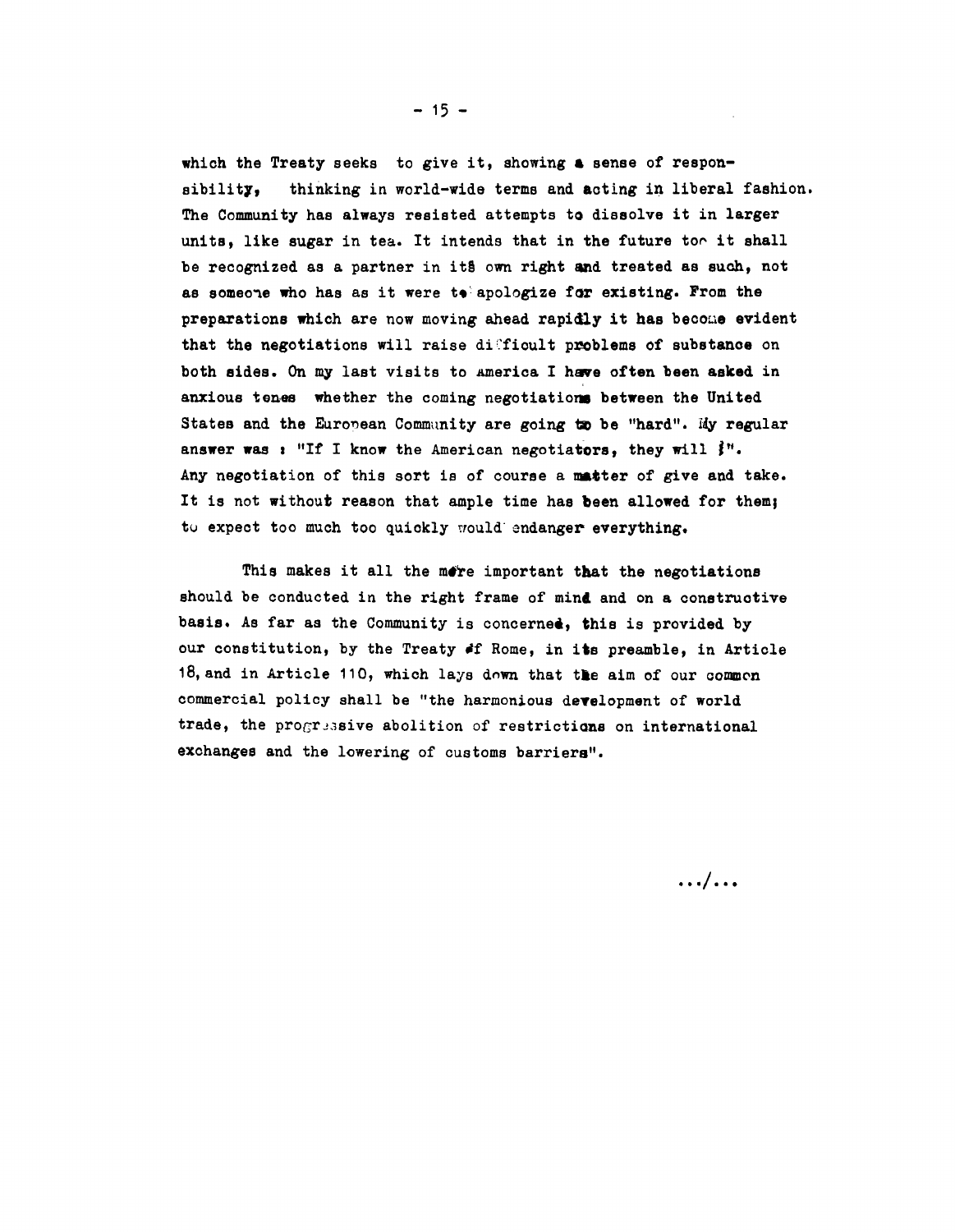This is a rough outline of the situation we are left with now that the negotiations have been interrupted, or, to put it more correctly, of a situation that has become if possible even clearer than before because of the interruption. But does the situation of our Community allow us to approach the tasks before us, tasks which are as urgent as they are extensive? Have we the requisite dogree of unity? Is the readiness to tackle the tasks widespread enough? Or are we in a cul-de-sac in which no movement is possible? We cannet hlame anyone who wishes to ask such questions. But history will not pause over these. History makes its demands, and we cannot dodge them. But now people are also saying that no progress in external matters - or, to put it another way, no mastery of the external problems from which we cannot escape is possible till progress has been made within the Community. This is correct in two respects, but at the same time it is formulated too one-sidedly.

Firstly, it is correct to the extent that there must be a strong Community before we can make great advances in the shaping of our commercial policy or, to put it more generally, of our relations with the world around us: and we can have a strong Community only if we have a dynamic <sup>C</sup>ommunity. Secondly, the premise is correct in so far as the problems facing us without and within are in every case the expression of certain interests. But these interests must be considered, taken into account and dealt with as a whole; they cannot be isolated arbitrarily, otherwise tension arises and leads finally to complete paralysis.

 $\ldots/\ldots$ 

 $-16 -$ 

**XT**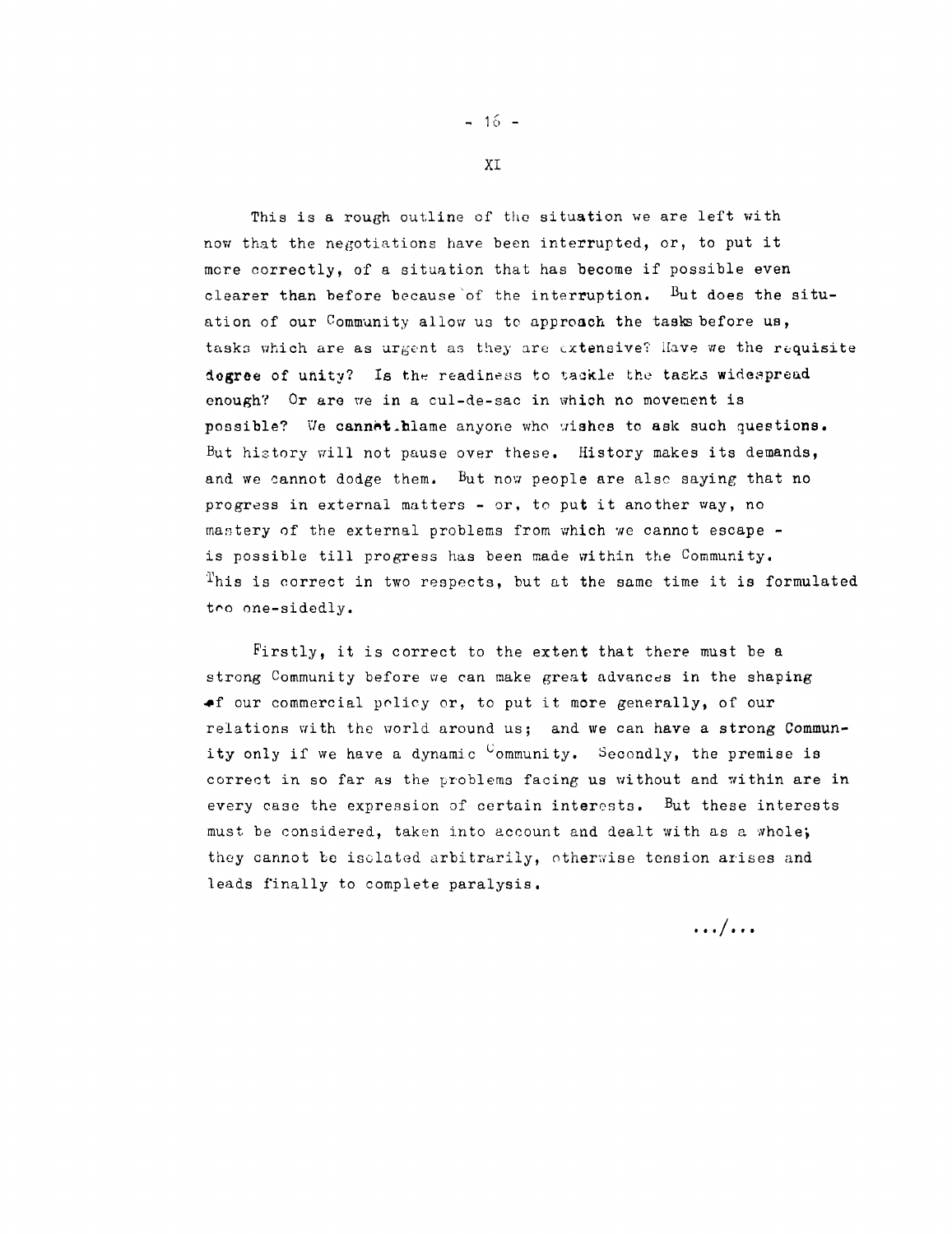But this also shows the extent to which this premise is formulated too one-sidedly. If we may say that external progress depends on progress at home, then it can be said with equal inustice that progress at home depends on external progress, Similarly, business affairs at home' and business relations abroad are matters which affect the real interests both of the individual and of the group. Consequently, any point of view based on individual circumstances is false. 'lhat is necessary is a composite view taking in all aspects of the picture and doing justice totall interests. So we shall have to treat cur manifold tasks as one whole certainly in generous rather than in niggardly fashion, certainly in pragmatic manner rather than with the eyes of the idealist  $$ but definitely as a single pnckage. To do so is certainly legitimate. In so close-knit an organization as a Community, too, the confrontation and adjustment of interests is admissible; it is even necessary - provided that behind this exercise there is the will to strengthen the organization and promote its development. At tho same time the Commission, drawing its inspiration from the Action Programme to which your Resolution of 6 February makes specific reference, will not evade the huge, difficult and responsible task of helping to frame such a comprehensive policy. any more than it evaded a similar task which is still fresh in our memories - that of linking the transition to the second phase of the transitional period with the shaping of certain policies which the Treaty did not automatically link with the decision taker under Article 8.

What exactly this means can already be partially recognized: the draft decisions that have been submitted to the Council and the preparations for general international negotiations in the economic sphere indicate the lines along which internal differences will have to be resolved. It will be our task to give a positive slant to any inclination to impose conditions or block progress nnd so to onsure that events follow a constructive course.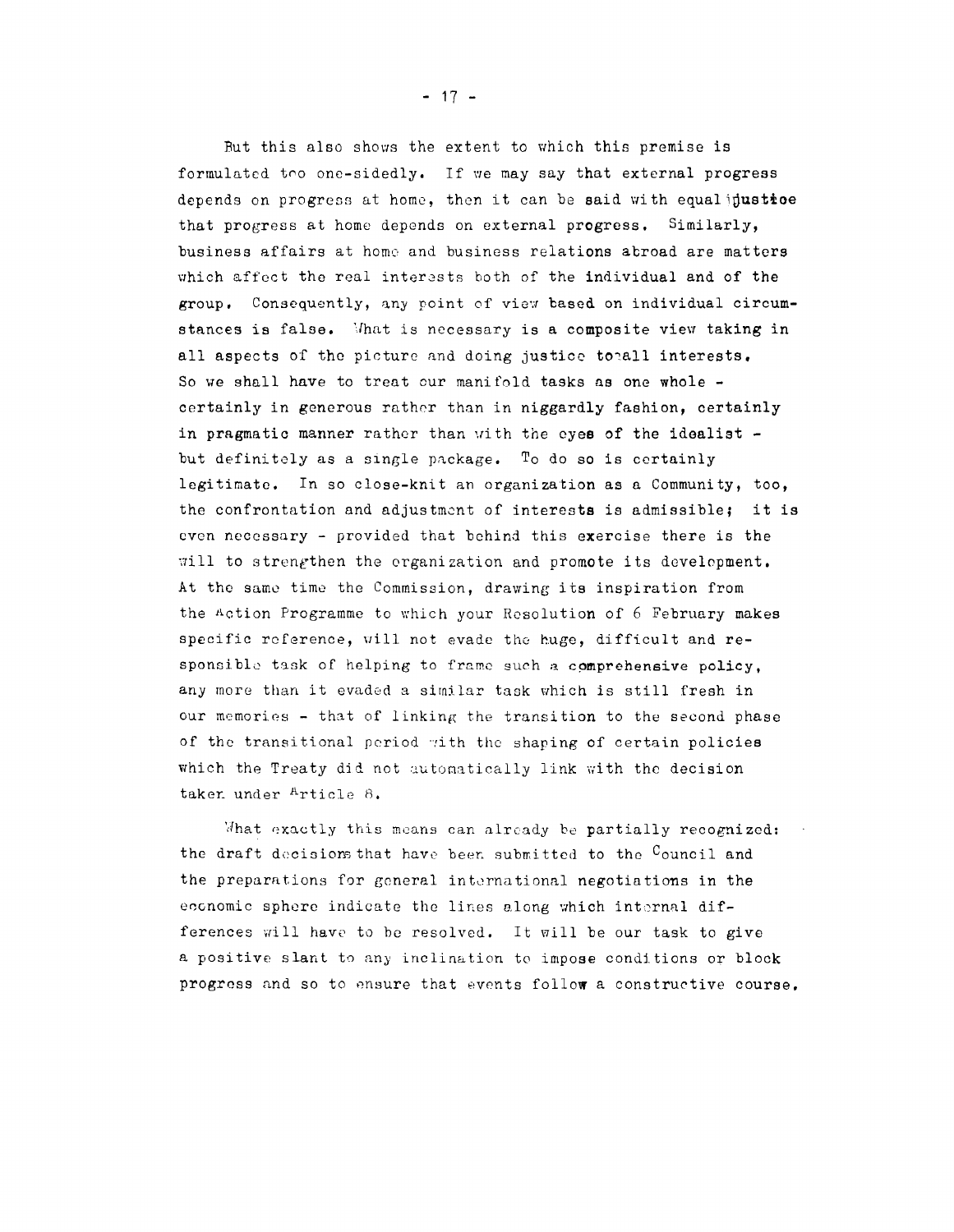## XII

 $- 18 -$ 

This too makes it clear that we need a Community resting on strong institutions imbued with growing self~assurance because they realize that they have to perform specific tasks which can be fulfilled by no one else, institutions alive to their responsibility for solving these problems and resolved to act in a manner befitting their responsibility. The constitutional set-up of our Community is not an instrument serving the particularist policies of the Member States but the instrument of the Community's own policy as laid down in the Treaty. If we look back on the five years which have provided such an unprecedented test of our Community, in which we have seen the growth of enormous vested interests that underpin this Community, we are tempted to believe that its constitutional set-up is such that it will be able to stand up, in the future as in the past, to any strains imposed upon it.

Of course, if we measure the available instruments against our final purpose - the political unification of  $E$ urope - much remains to be desired: the European Parliament's position must be strengthened by means of direct elections and by increasing its share in Community legislation and its powers of supervision; there must be a rationalization of the three European Communities through the merging of their Executives; the process of integration, which up to now has only included economic and social policy in the Member States, must

 $\ldots$   $\ldots$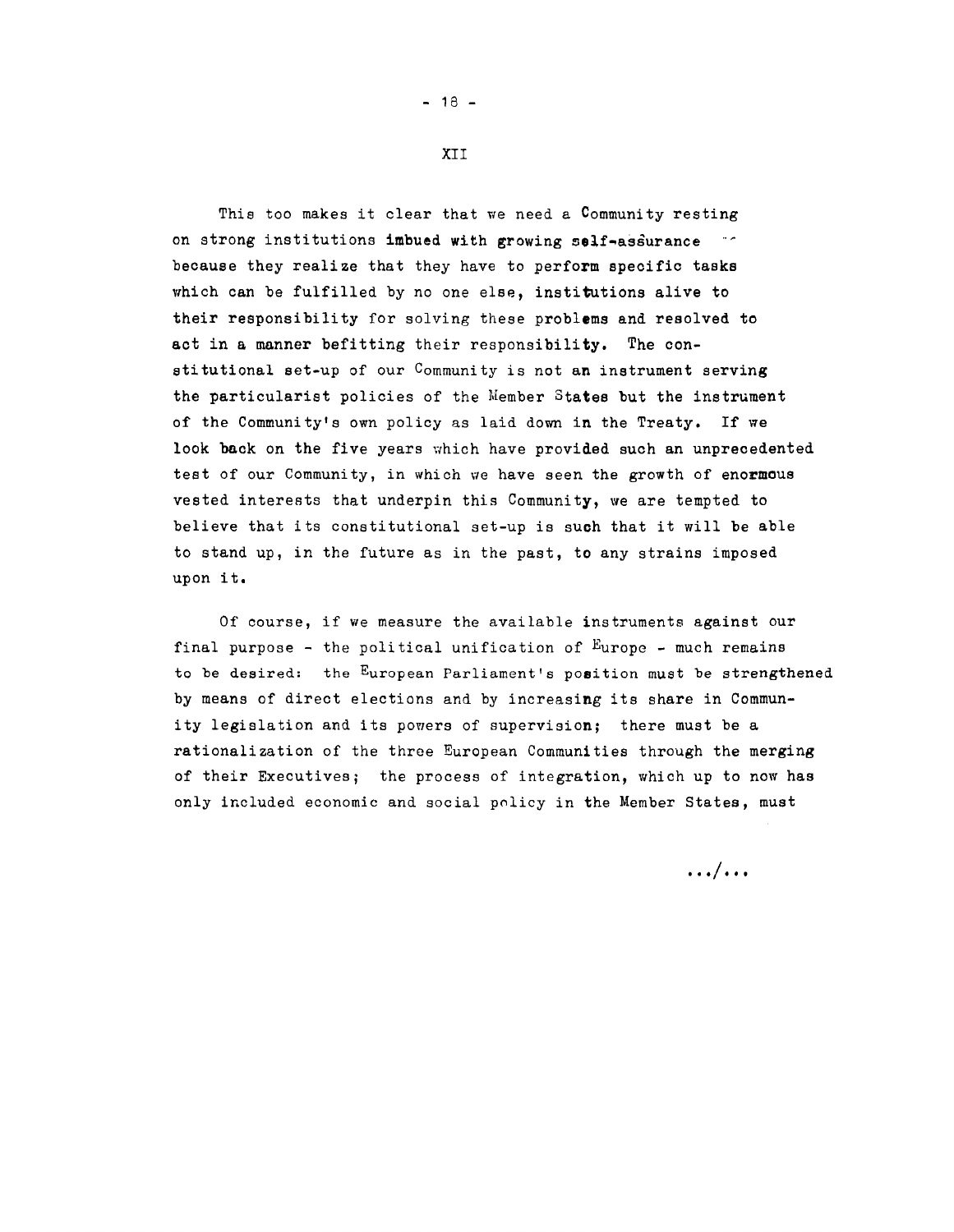be extended to other spheres - particularly non-economic foreign affairs and defence. The Commission has made its basic position in all these matters clear from the start, and there is no need to repeat the arguments on which this position is based. We regard strengthening Parliament's role as the most essential point of constitutional progress; we regard the merger of the Executives as a matter of common sense; and we regard the unffication of those spheres known as pure policy - in a form that does not affect the existence, working and momentum of what has been achieved as a necessary extension of economic and social integration; economic union leads by its own logic to full political union. Nor should we forget that the internal strengthening of the Community contributes to its geographical enlargement.

In view of the prouliarities of the current situation, however, a further consideration comes to mind. It is not sufficient simply to develop a procedure which has no internal dynamism and embodies no Community interest as distinct from individual interests. I repeat that we and the European Parliament have often said when certain variants of what is known as "Political Union" have been under discussion: this would be a retrograde step. Nor would it be acceptable if an attempt were made to superimpose on the constitution of our Community, or to undermine or supplant that constitution by introducing, a political structure based on ideas other than those which

 $\ldots/\ldots$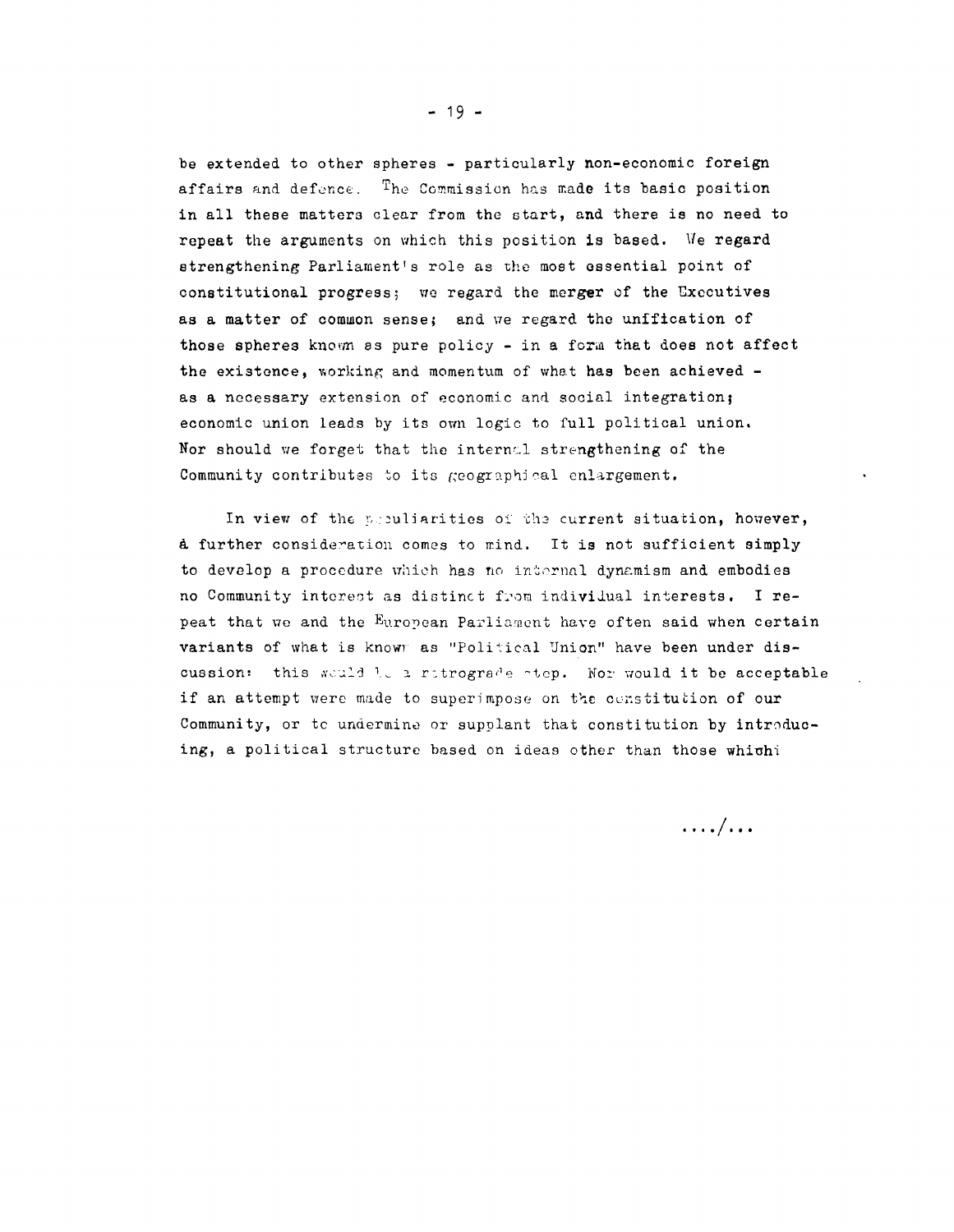have been observed in our Community life for twelve years and by virtue of which the Member States have all been prepared to gain joint progress at the price of renouncing individual interests. This must be the criterion by which we judge any arrangement that channels the problems of common interest dealt with in our institutions into special forms of preliminary examination and cause them to be dealt with by special procedures which differ from those we are now using.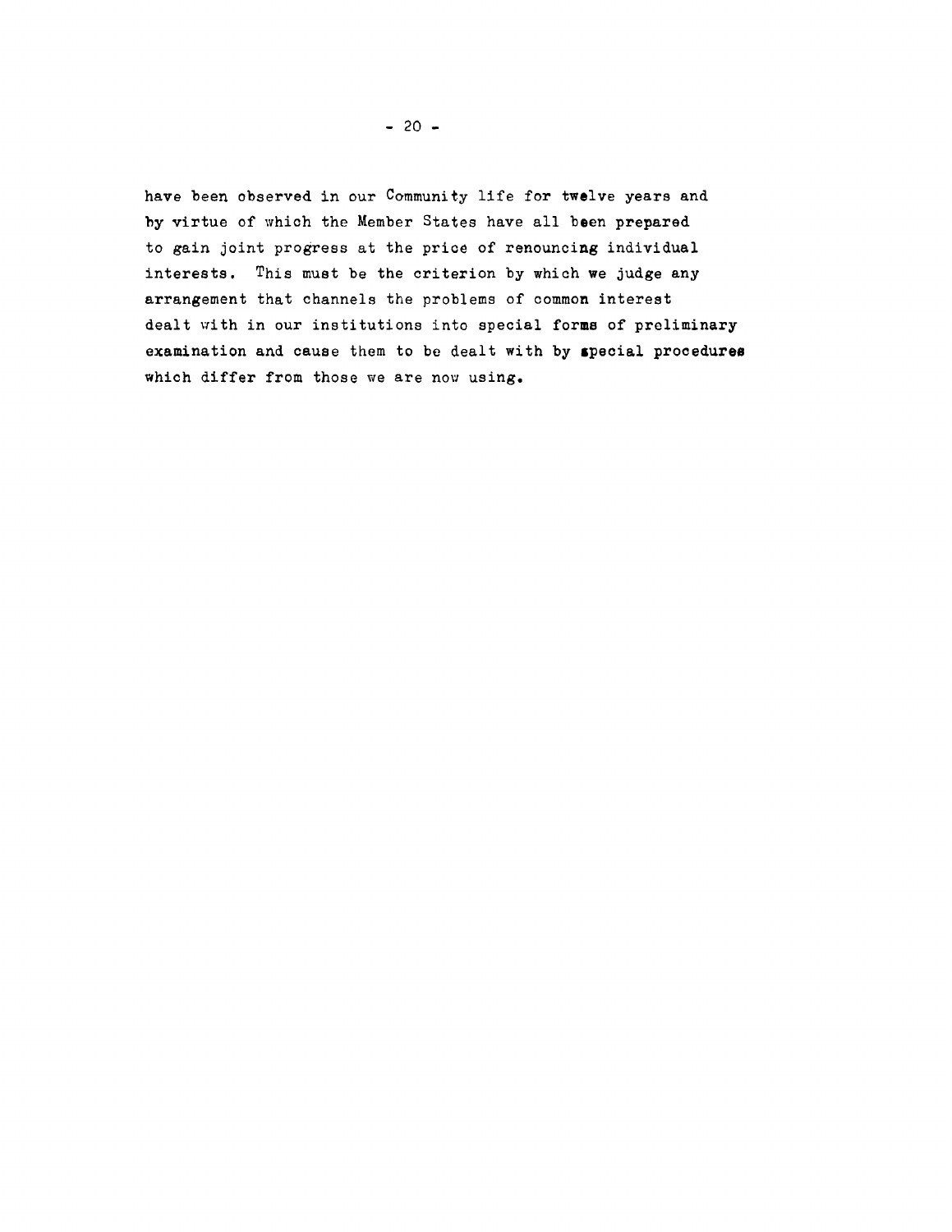This brings me to a question that vas put in this House during the debate on 5 February and has since been repeatedly put to us - the question of our attitude to the Franco-German treaty nf 22 January.

We are as aware as anyone else of the significance of the basic political fact that is to be re-affirmed by this treaty the Franco-German reconciliation inaugurated by Robert Schuman and Konrad Adenauer. This fact is not only an immeasurable contribution to peace in Europe and throughout the world: there is also no doubt that without it any attempt to achieve complete, lasting unity in Europe would be in vain. Furthermore, we have no reasen to see in the unfortunate coincidence of the conclusion of the treaty with the interruption of the British negotiations - a coincidence that has had considerable influence on people's reaction to the treaty- any trace of an agreed plan directed against the geographical enlargement of our Community and against its constitutional development. But the scope of this treaty extends specifically to matters relating to the European Communities. The consultation to which the contracting parties bind themselves "on all important questions of foreign policy... with a view to reaching as far as possible an analogous position" also covers "problems relating to the European Communities", "East-Mest relations both on the political and economic planes", and "matters dealt with within ... the various international organizations". Each country also intends to examine its own development programme in the light of the corresponding programme drawn up by its partner,

XIII

 $- 21 -$ 

.../...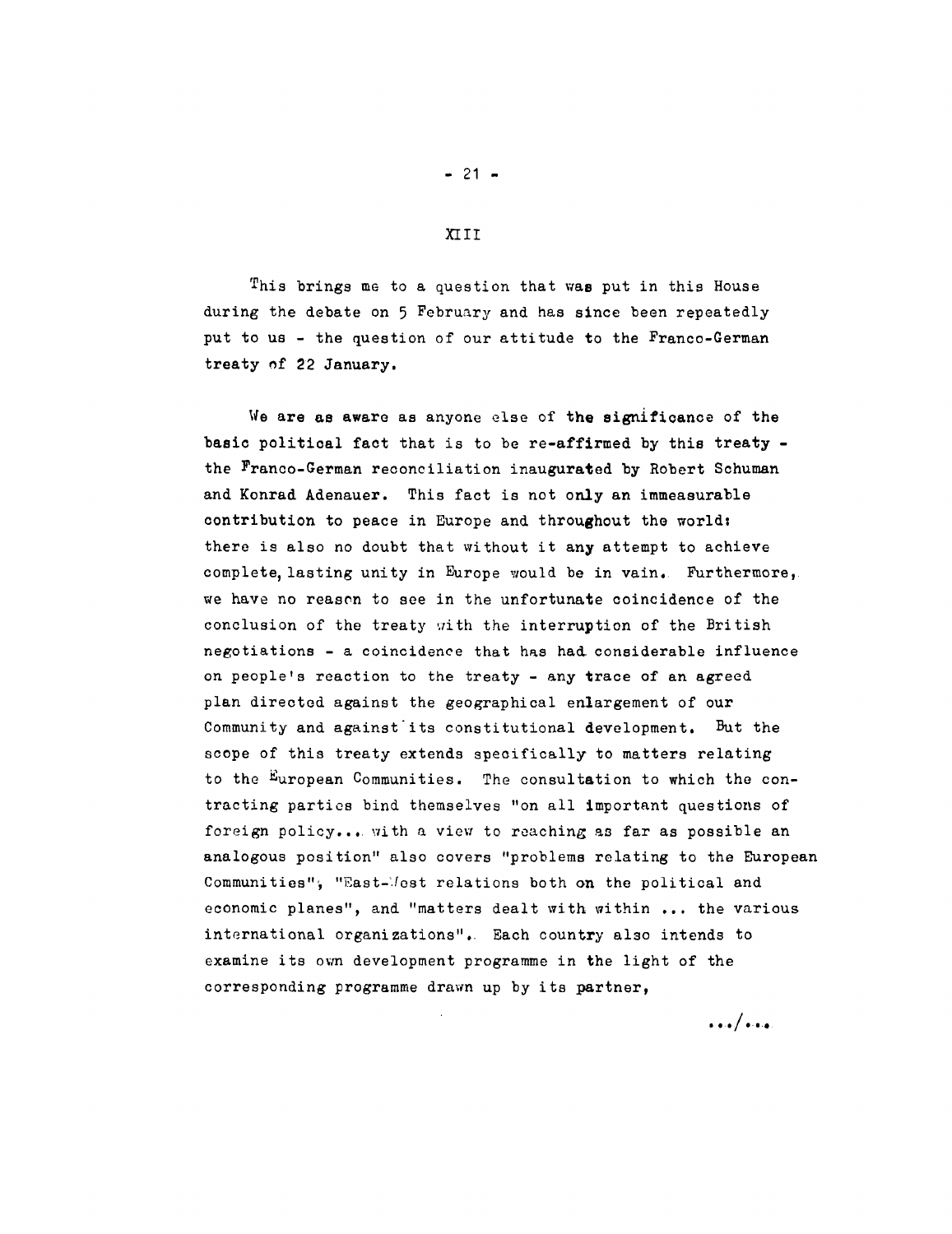and to study the possibility of undertaking joint projects. The treaty also lays down that "within the framework of the Common Market" there shall be reinforcement of co-operation "in other important sectors of economic policy, such as agricultural and forestry policy, energy policy, communications and transport matters and industrial development, and export credit policy". Each of the inter-departmental commissions in Paris and Bonn is also required to stimulate the extension of the programme to new fields. On the organizational level, provision is made not only for regular meetings of the Heads of State and Government, of the Foreign Miniaters and of Foreign Ministry officials, but also for all necessary contacts between the two countries' permanent representatives at international organizations (which will include the Communities).

The Commission, which is specifically charged with the guardianship of the Treaty of Rome, believes that these circumstances require it to make the following observations (and I would state that the Commission has examined the content of the Franco-German treaty entirely without prejudice and has obviously not imputed to either signatory any intention to act in contravention of its Community obligations). The criterion of the Commission's judgment is not any formal, legalistic one - indeed it considers in any case that the heart of the matter is political - but rather the "philosophy" of the Treaty itself - the interest in a Community whose substance and dynamic force is unimpaired, in other words in the assured and unrestricted execution of the substantive content of the Treaty and in the smooth and fully effective functioning of the Community's constitutional set-up.

 $\ldots/$